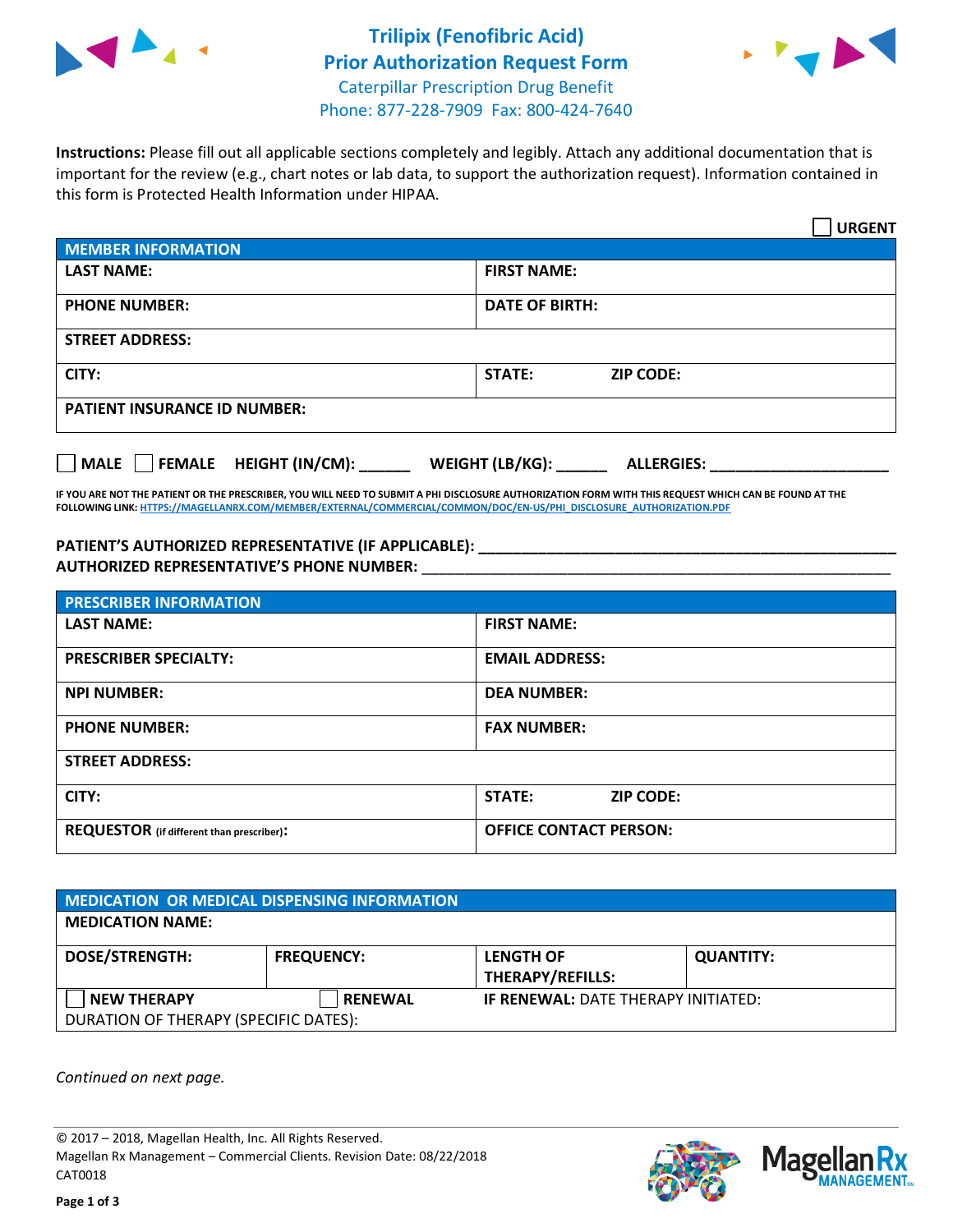



Mage

**lan Rx<br>NAGEMENT...** 

| MEMBER'S LAST NAME: NAME:                                                                                                                                                                              | <b>MEMBER'S FIRST NAME:</b>                                                                                                                        |                                           |  |  |
|--------------------------------------------------------------------------------------------------------------------------------------------------------------------------------------------------------|----------------------------------------------------------------------------------------------------------------------------------------------------|-------------------------------------------|--|--|
| 1. HAS THE PATIENT TRIED ANY OTHER MEDICATIONS FOR THIS CONDITION?                                                                                                                                     |                                                                                                                                                    | YES (if yes, complete below)<br><b>NO</b> |  |  |
| <b>MEDICATION/THERAPY (SPECIFY</b>                                                                                                                                                                     | <b>DURATION OF THERAPY (SPECIFY</b>                                                                                                                | <b>RESPONSE/REASON FOR</b>                |  |  |
| DRUG NAME AND DOSAGE):                                                                                                                                                                                 | DATES):                                                                                                                                            | <b>FAILURE/ALLERGY:</b>                   |  |  |
|                                                                                                                                                                                                        |                                                                                                                                                    |                                           |  |  |
|                                                                                                                                                                                                        |                                                                                                                                                    |                                           |  |  |
|                                                                                                                                                                                                        |                                                                                                                                                    |                                           |  |  |
| <b>2. LIST DIAGNOSES:</b>                                                                                                                                                                              |                                                                                                                                                    | ICD-10:                                   |  |  |
|                                                                                                                                                                                                        |                                                                                                                                                    |                                           |  |  |
|                                                                                                                                                                                                        | 3. REQUIRED CLINICAL INFORMATION: PLEASE PROVIDE ALL RELEVANT CLINICAL INFORMATION TO SUPPORT A                                                    |                                           |  |  |
| PRIOR AUTHORIZATION.                                                                                                                                                                                   |                                                                                                                                                    |                                           |  |  |
| <b>Clinical information:</b>                                                                                                                                                                           |                                                                                                                                                    |                                           |  |  |
| Has the patient tried and failed a generic fenofibrate? $\Box$ Yes $\Box$ No                                                                                                                           |                                                                                                                                                    |                                           |  |  |
|                                                                                                                                                                                                        |                                                                                                                                                    |                                           |  |  |
| Select how the patient took the generic fenofibrate:                                                                                                                                                   |                                                                                                                                                    |                                           |  |  |
| $\Box$ With food                                                                                                                                                                                       |                                                                                                                                                    |                                           |  |  |
| □ Without food                                                                                                                                                                                         |                                                                                                                                                    |                                           |  |  |
| $\Box$ Variably took with food                                                                                                                                                                         |                                                                                                                                                    |                                           |  |  |
| □ Unknown                                                                                                                                                                                              |                                                                                                                                                    |                                           |  |  |
|                                                                                                                                                                                                        |                                                                                                                                                    |                                           |  |  |
| Is there a documented intolerance or side effect to a generic fenofibrate? $\Box$ Yes $\Box$ No                                                                                                        |                                                                                                                                                    |                                           |  |  |
| Has the patient had an inadequate response to a generic fenofibrate as documented by higher than normal<br>triglyceride (TG) lab value while on a generic fenofibrate? □ Yes □ No                      |                                                                                                                                                    |                                           |  |  |
| Please provide original TG lab report, which contains the normal range for that lab                                                                                                                    |                                                                                                                                                    |                                           |  |  |
|                                                                                                                                                                                                        |                                                                                                                                                    |                                           |  |  |
| Are there any other comments, diagnoses, symptoms, medications tried or failed, and/or any other information the<br>physician feels is important to this review?                                       |                                                                                                                                                    |                                           |  |  |
|                                                                                                                                                                                                        |                                                                                                                                                    |                                           |  |  |
|                                                                                                                                                                                                        |                                                                                                                                                    |                                           |  |  |
|                                                                                                                                                                                                        |                                                                                                                                                    |                                           |  |  |
| Please note: Not all drugs/diagnosis are covered on all plans. This request may be denied unless all required                                                                                          |                                                                                                                                                    |                                           |  |  |
| information is received.                                                                                                                                                                               |                                                                                                                                                    |                                           |  |  |
| ATTESTATION: I attest the information provided is true and accurate to the best of my knowledge. I understand that                                                                                     |                                                                                                                                                    |                                           |  |  |
| the Health Plan, insurer, Medical Group or its designees may perform a routine audit and request the medical<br>information necessary to verify the accuracy of the information reported on this form. |                                                                                                                                                    |                                           |  |  |
|                                                                                                                                                                                                        |                                                                                                                                                    |                                           |  |  |
| Prescriber Signature or Electronic I.D. Verification:                                                                                                                                                  |                                                                                                                                                    | Date:                                     |  |  |
|                                                                                                                                                                                                        | <b>CONFIDENTIALITY NOTICE:</b> The documents accompanying this transmission contain confidential health information that is legally privileged. If |                                           |  |  |
| you are not the intended recipient, you are hereby notified that any disclosure, copying, distribution, or action taken in reliance on the contents                                                    |                                                                                                                                                    |                                           |  |  |
| of these documents is strictly prohibited. If you have received this information in error, please notify the sender immediately (via return FAX)                                                       |                                                                                                                                                    |                                           |  |  |
| and arrange for the return or destruction of these documents.                                                                                                                                          |                                                                                                                                                    |                                           |  |  |
|                                                                                                                                                                                                        |                                                                                                                                                    |                                           |  |  |
| © 2017 - 2018, Magellan Health, Inc. All Rights Reserved.                                                                                                                                              |                                                                                                                                                    |                                           |  |  |

CAT0018

Magellan Rx Management – Commercial Clients. Revision Date: 08/22/2018